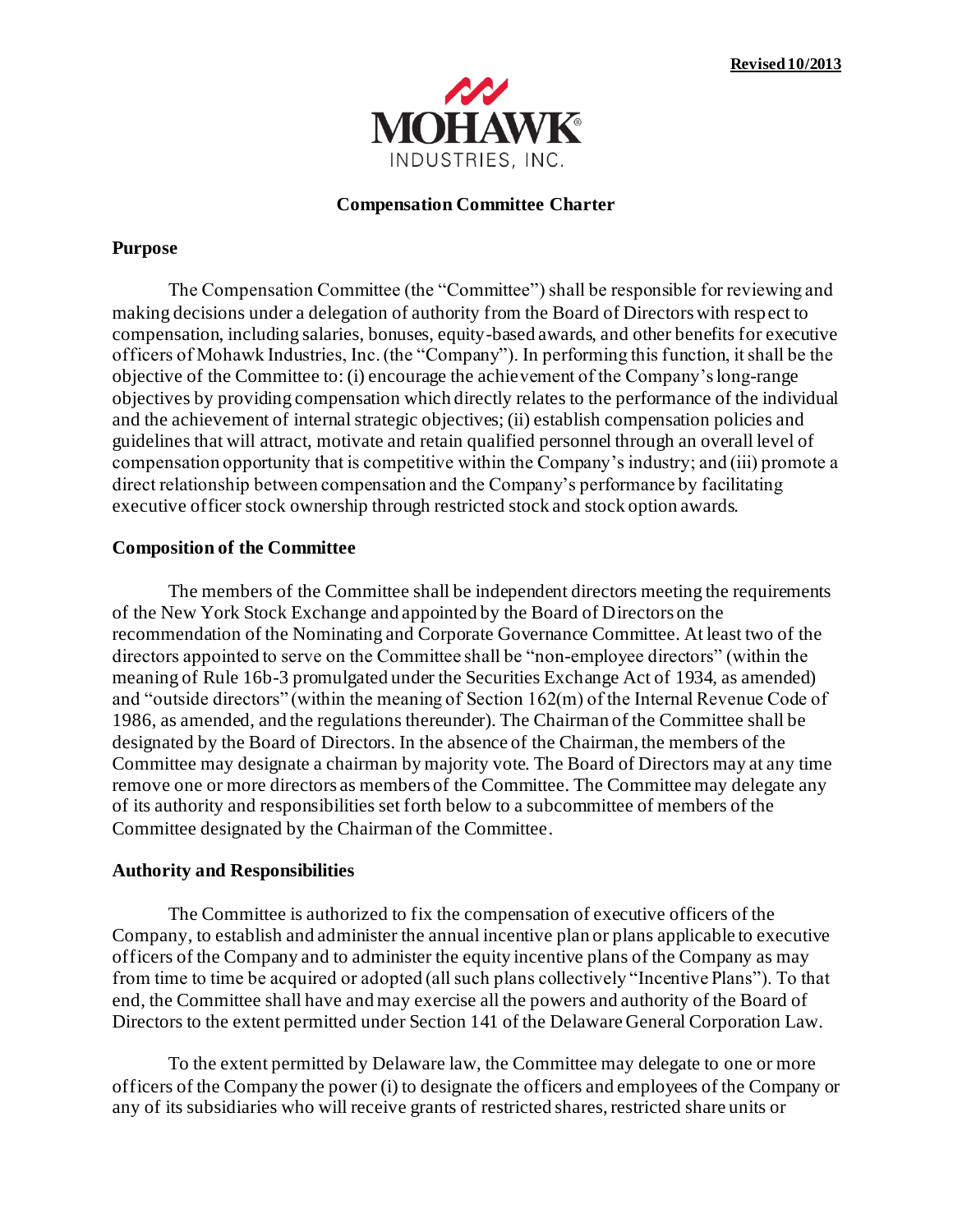options to purchase from the Company shares of the Company's capital stock, and (ii) to determine the number of restricted shares, restricted share units or options to be received by them. Such delegation must be made by a resolution that specifies the total number of restricted shares, restricted share units or options that may be granted under the delegated authority, and no officer may be delegated the power to designate himself or herself as a recipient of restricted shares, restricted share units or options.

The Committee has the sole authority to retain and terminate (or obtain the advice of) any adviser to assist it in the performance of its duties, but only after taking into consideration all factors relevant to the adviser's independence from management, including the factors specified in Section 303A.05(c) of the NYSE Listed Company Manual.

The Committee shall be directly responsible for the appointment, compensation and oversight of the work of any adviser retained by the Committee and shall have sole authority to approve the adviser's fees and other retention terms. The Company shall provide for appropriate funding, as determined by the Committee, for payment of reasonable compensation to any adviser retained by the Committee.

The Committee is responsible for making decisions with respect to the Company's executive compensation policies. In addition, pursuant to authority granted by the Board of Directors, the Committee shall review and approve on an annual basis the corporate goals and objectives relevant to the compensation to be paid to the Chief Executive Officer and each of the other executive officers of the Company.

The Committee shall:

- 1. Annually evaluate the performance of the Chief Executive Officer in light of the corporate goals and objectives approved and determine and approve the CEO's compensation level based on this evaluation. In determining the incentive components of CEO compensation, the Committee may consider a number of factors, including, but not limited to, the Company's performance and relative stockholder return, the value of similar incentive awards to CEOs at comparable companies and the awards given to the CEO in past years;
- 2. Annually review and approve base salary and incentive bonus levels of the other executive officers of the Company, as such are recommended to the Committee by the Company's Chief Executive Officer;
- 3. Review and approve, periodically and as and when appropriate, the following as they affect the executive officers: (i) all other incentive awards and opportunities, (ii) any employment agreements and severance arrangements, (iii) any changein control agreements and change-in-control provisions affecting any elements of compensation and benefits; and (iv) any special or supplemental compensation and benefits for the executive officers;
- 4. Review Company compensation policies and practices, and consider potential impact on risk to the Company;